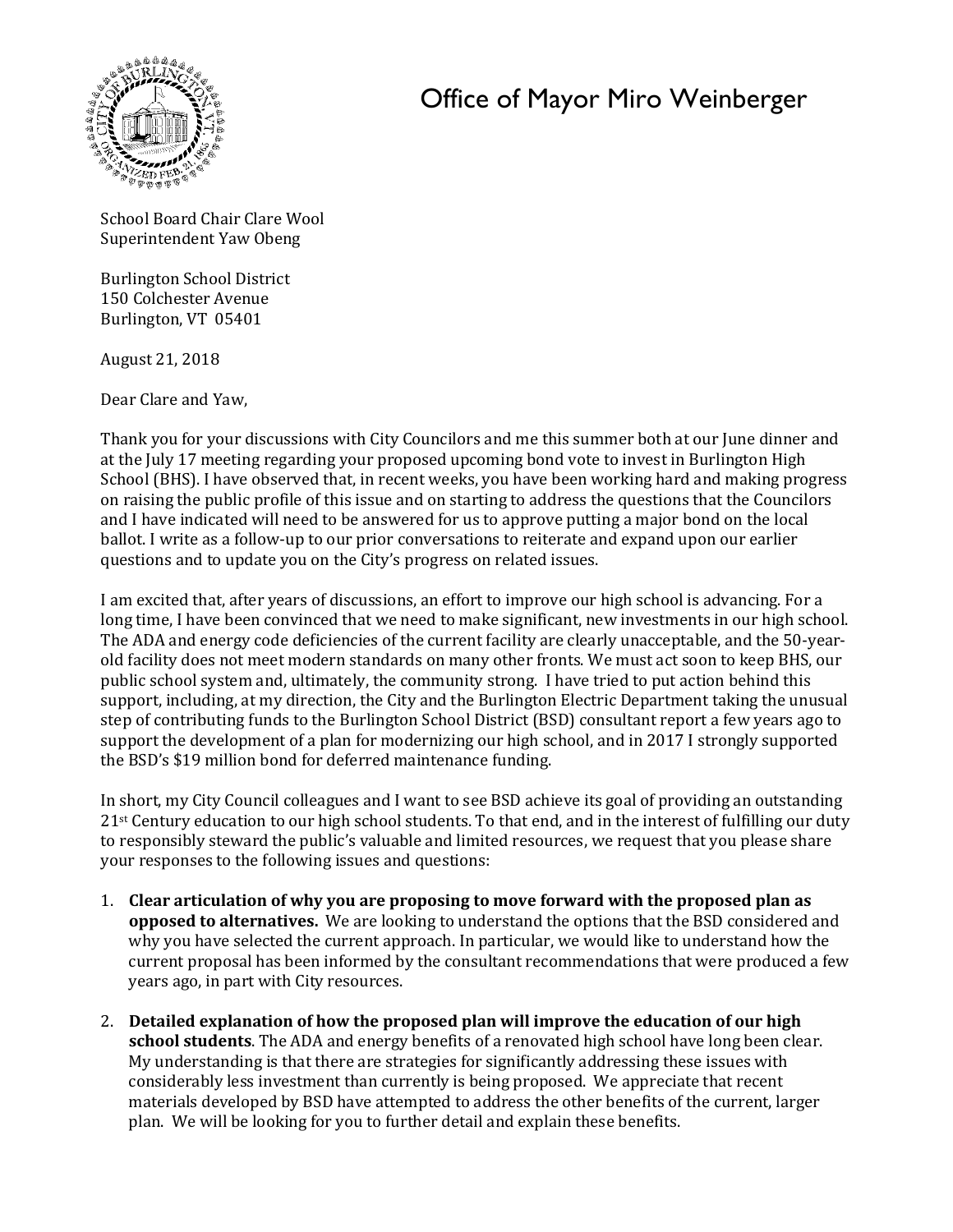- 3. **Clear and confident presentation of the tax impact.** Taxpayers need to understand the dollar figure by which their property tax bills will change if the voters approve a high school bond. The slides that were produced for last week's school board discussion are helpful – we are hoping to receive some additional explanation of how these numbers were derived and how certain you are about the accuracy of these figures. Further, we would like to understand whether any of the BSD's \$19 million of voter-approved bonding authority will be utilized for this project or will be funded entirely by new bonding (our understanding is that the \$19 million figure included some allocation for deferred maintenance at BHS).
- 4. **Understanding of how the statewide financing system impacts the proposed project and the implications of uncertainty amidst a period of policy reform.** In connection with #3, we are looking to the BSD to explain how the statewide education financing system either mitigates or increases the potential costs borne by Burlington taxpayers. Further, given our awareness that the statewide funding system is undergoing a period of debate and reform that likely will continue in the upcoming legislative session, we are looking to understand from the BSD whether that debate may have any clear implications on this project and whether the Agency of Education has been engaged in the proposed project in any way.
- 5. **Plan for public engagement.** Our community is comprised of dedicated and passionate residents who expect to be brought into major decisions around the future of our public assets and school system. Burlingtonians want to make thoughtful and informed decisions at the ballot box, and community buy-in will be critical before your proposed ballot question is put to voters. We would like to understand what additional public engagement, education, and advocacy efforts are planned in the lead-up to a City-wide vote.
- 6. **Plan for managing project.** The proposed project would be one of the largest public investments ever made in Burlington and constitutes a major development plan. Such projects require experienced project teams with specialized skills to achieve their programmatic and financial goals. We are looking to understand how the BSD intends to manage the proposed project from now until completion.
- 7. **Confidence in total project costs** We would like to understand how the current project cost elements have been developed and what strategies the BSD plans to pursue to keep the project within budget through both the pre-development and construction periods.
- 8. **Other funding mechanisms.** The success of bonding initiatives often depends in part on communicating to voters that all alternatives to a property tax increase have been considered and pursued. We understand that the BSD has limited alternative funding streams, yet would like to understand if the BSD has explored the potential of other funding mechanisms, such as philanthropy or grant funding opportunities, and the status of those efforts.

## **Debt capacity and policy**

As we discussed at our June dinner, the City has been working to create the City's first Debt Policy since last spring when our financial consultants recommended that we consider creating such a policy to help the City maintain and eventually improve our joint credit rating. At a time when both the City and School District are making major infrastructure investments, we believe such a policy is particularly critical. We hope that, through such a policy, we will arrive at a mutual understanding about how we will define the limits of and share our debt capacity. We have common interests in limiting the combined debt impact on Burlington taxpayers by keeping our shared credit rating strong and borrowing rates low.

> City Hall | 149 Church Street | Burlington, VT 05401 802.865.7272 | www.burlingtonvt.gov